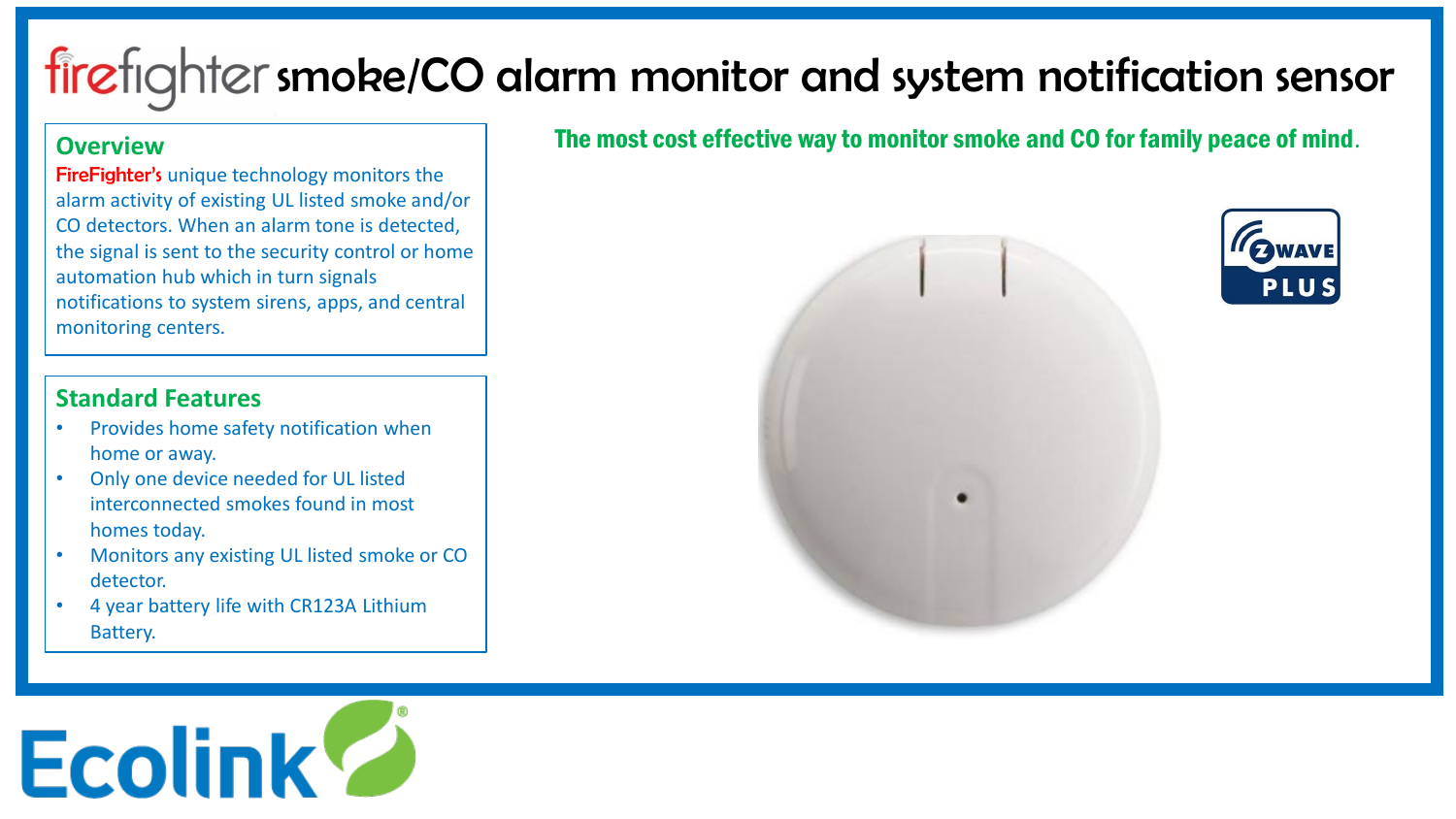The patented FireFighter sensor algorithm listens and recognizes the unique alarm tones of a UL Listed smoke detector and CO detector.

National Fire Protection Agency and Underwriters Laboratory regulations require a 3 blast tone cadence for smoke alarm called, "Temporal 3", and a 4 blast tone cadence for CO alarm called "Temporal 4". Firefighter sensor triggers notification on the second detector alarm cadence blast.

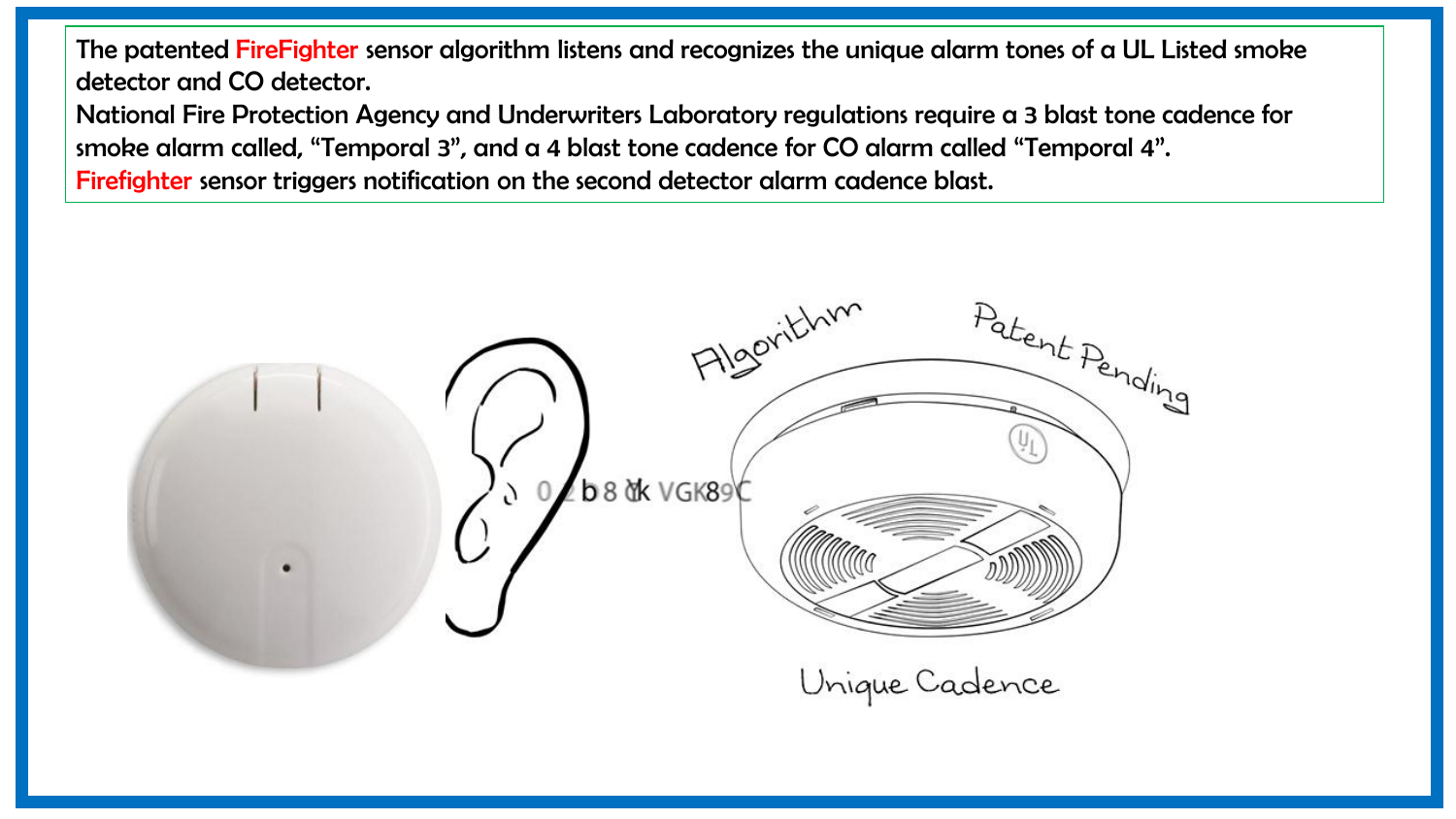For more than 37 years, at least one smoke detector has been required in a home. In the last 24 years, building codes require that smoke detectors be interconnected, blasting all detector alarms when one detector senses smoke. There are no home building codes that require homeowner fire notification if they are not home. FireFighter solves this! When smoke detectors are interconnected, only one FireFighter sensor is required.

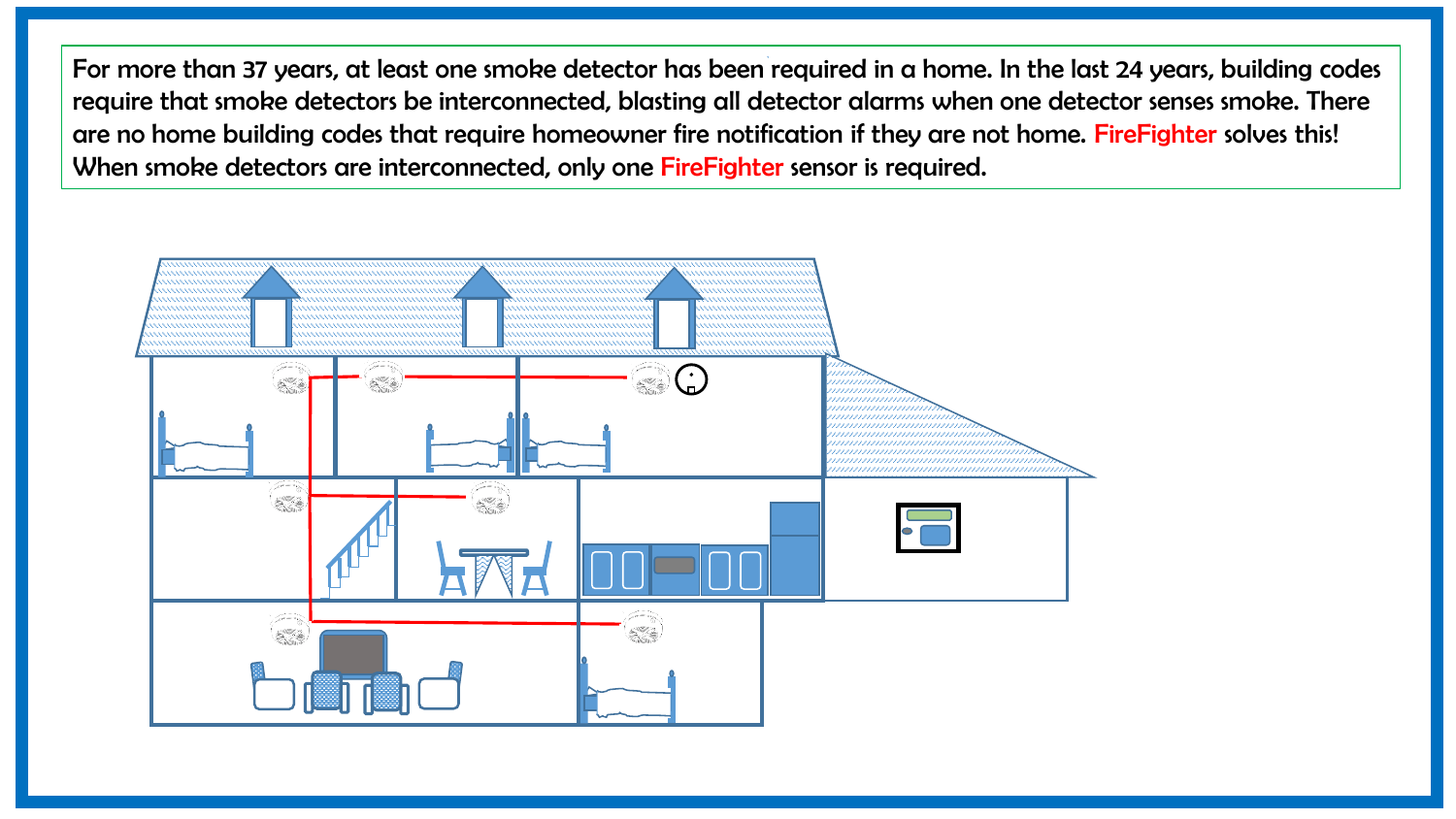When smoke alarm occurs, the FireFighter sensor transmits a signal to your system which can quickly sends out proper notifications when you are not at home.

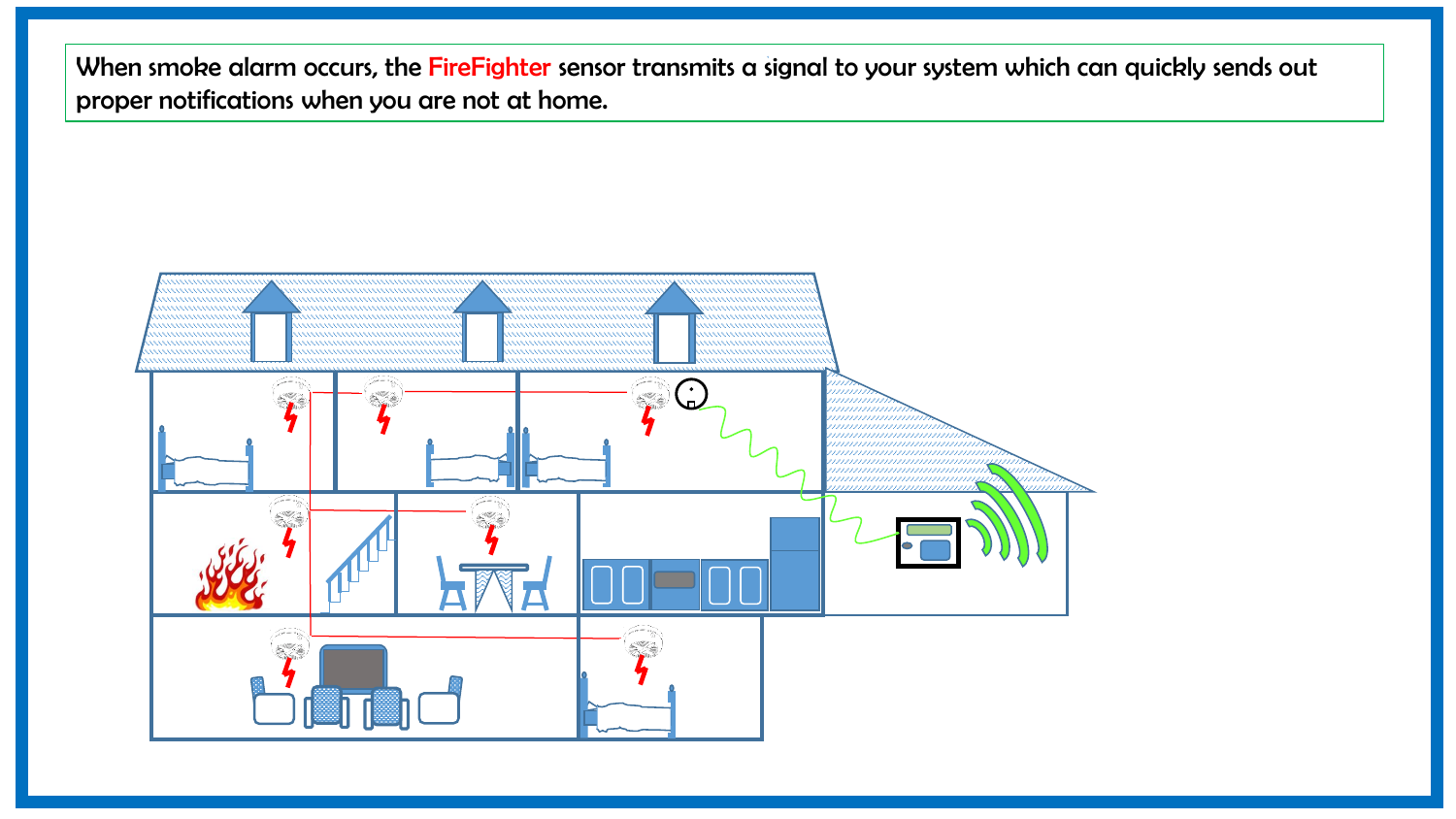#### FireFighter application information and programming steps:

## Application Tips:

- Our Fire Fighter audio detection device is factory tested and compatible with the following home automation hubs.
	- Samsung SmartThings V2 Device is generic "ZWAVE Sensor". *\*the app is updated often. This may change.*
	- Samsung SmartThings V3 Device list "ZWAVE Siren". Device is listed as "Ecolink Firefighter" after learning process with  $\frac{88}{90}$  app icon.
	- Vera Plus Device listed as generic on/off device.
	- HomeSeer Device listed as "Ecolink Notification Sensor"
	- We cannot guarantee the devices will work with other hubs.
- Let's find out if your smoke detectors are UL listed "inter-connected".
- Tell your family to hold their ears. Press and hold the "test" button on one of your smoke detectors for 10 seconds.
- You're going to hear the alarm tone from the smoke you are standing under, listen for that tone from another smoke detector in your home as well. If you hear other smokes making the alarm tone, you are inter-connected.
- While you are at it, it's a good idea to test all of your smoke detectors. Change those batteries!
- If you are inter-connected, you only need one FireFighter audio detector.
- If you do not hear the alarm tone from other smoke detectors in your home, you will need a FireFighter for each smoke detector.
- Remember, the FireFighter audio detector is listening for the audible alarm tone and then verifying that tone before sending a notification.
- NOTE: The FireFighter audio detector will also provide notification for alarm tones coming from CO detectors. Most CO detectors are not interconnected. If you are using FireFighter audio detector for your CO detectors, perform the same test to check this.
- AND ANOTHER THING: Some home detectors detect both smoke and CO. If you have a dual detection device, and they are inter-connected, you only need one FireFighter audio detector.
- LAST THING, I PROMISE: If you have multiple CO detectors and they are NOT inter-connected, you will need a FireFighter audio detector for each.